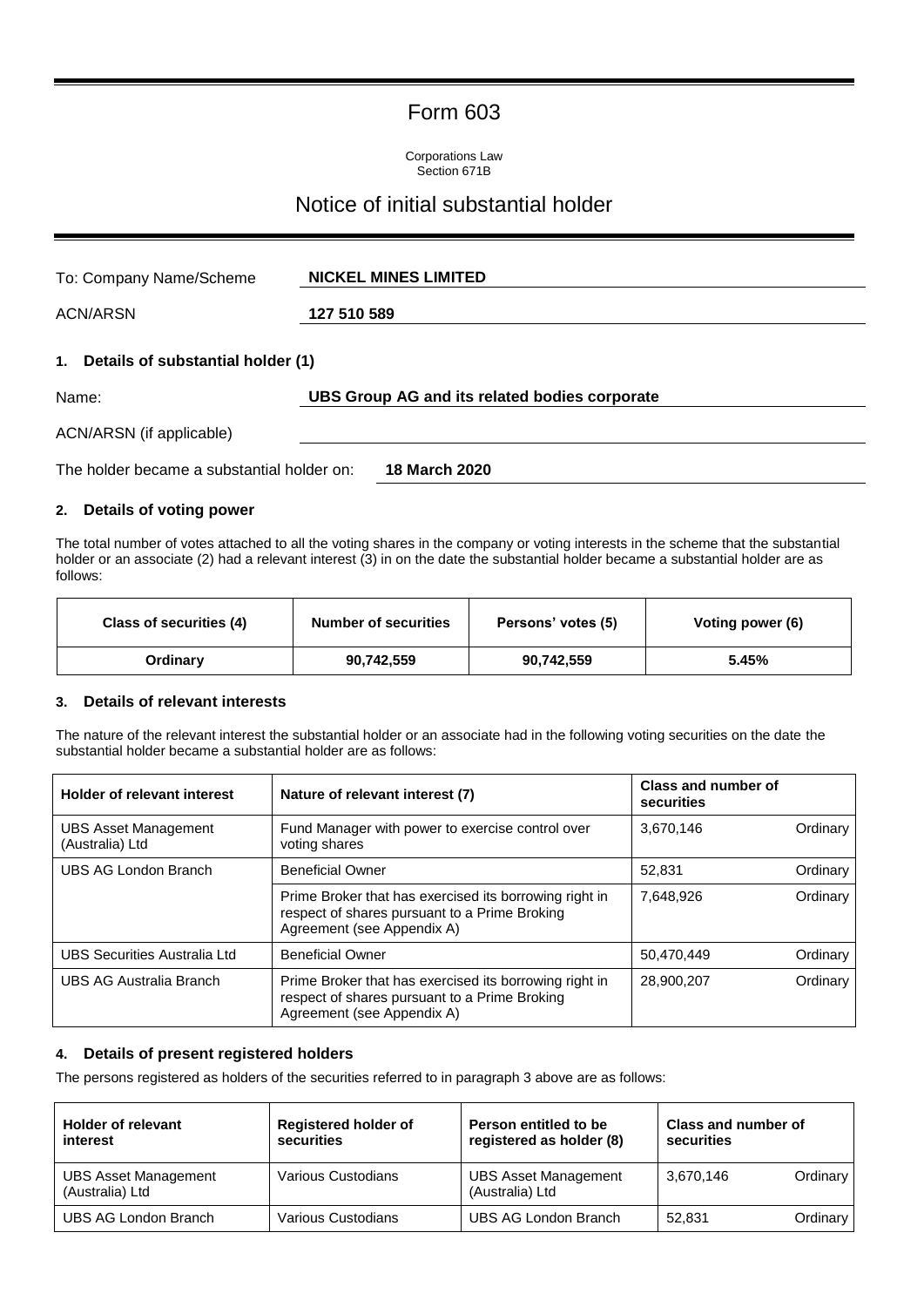|                              | Citicorp Nominees Pty Ltd | UBS AG London Branch                | 7,648,926  | Ordinary |
|------------------------------|---------------------------|-------------------------------------|------------|----------|
| UBS Securities Australia Ltd | Brispot Nominees Pty Ltd  | <b>UBS Securities Australia Ltd</b> | 50.470.449 | Ordinary |
| UBS AG Australia Branch      | UBS Nominees Pty Ltd      | UBS AG Australia Branch             | 28,900,207 | Ordinary |

#### **5. Consideration**

The consideration paid for each relevant interest referred to in paragraph 3 above, and acquired in the four months prior to the day that the substantial holder became a substantial holder is as follows:

| <b>Holder of relevant interest</b> | Date of acquisition | <b>Consideration (9)</b> |          | <b>Class and number</b><br>of securities |
|------------------------------------|---------------------|--------------------------|----------|------------------------------------------|
|                                    |                     | Cash                     | Non-cash |                                          |
| Please see Appendix B.             |                     |                          |          |                                          |

#### **6. Associates**

The reasons the persons named in paragraph 3 above are associates of the substantial holder are as follows:

| Name and ACN/ ARSN (if applicable)   | Nature of association  |
|--------------------------------------|------------------------|
| UBS Asset Management (Australia) Ltd | Related body corporate |
| UBS AG London Branch                 | Related body corporate |
| UBS Securities Australia Ltd         | Related body corporate |
| <b>Brispot Nominees Pty Ltd</b>      | Related body corporate |
| UBS AG Australia Branch              | Related body corporate |
| UBS Nominees Pty Ltd                 | Related body corporate |

#### **7. Addresses**

The addresses of persons named in this form are as follows:

| <b>Name</b>                          | <b>Addresses</b>                                             |
|--------------------------------------|--------------------------------------------------------------|
| UBS Asset Management (Australia) Ltd | Level 16, Chifley Tower, 2 Chifley Square, Sydney, Australia |
| UBS AG London Branch                 | 5 Broadgate, London, United Kingdom                          |
| UBS Securities Australia Ltd         | Level 16, Chifley Tower, 2 Chifley Square, Sydney, Australia |
| <b>Brispot Nominees Pty Ltd</b>      | Level 16, Chifley Tower, 2 Chifley Square, Sydney, Australia |
| UBS AG, Australia Branch             | Level 16, Chifley Tower, 2 Chifley Square, Sydney, Australia |
| <b>UBS Nominees Pty Ltd</b>          | Level 16, Chifley Tower, 2 Chifley Square, Sydney, Australia |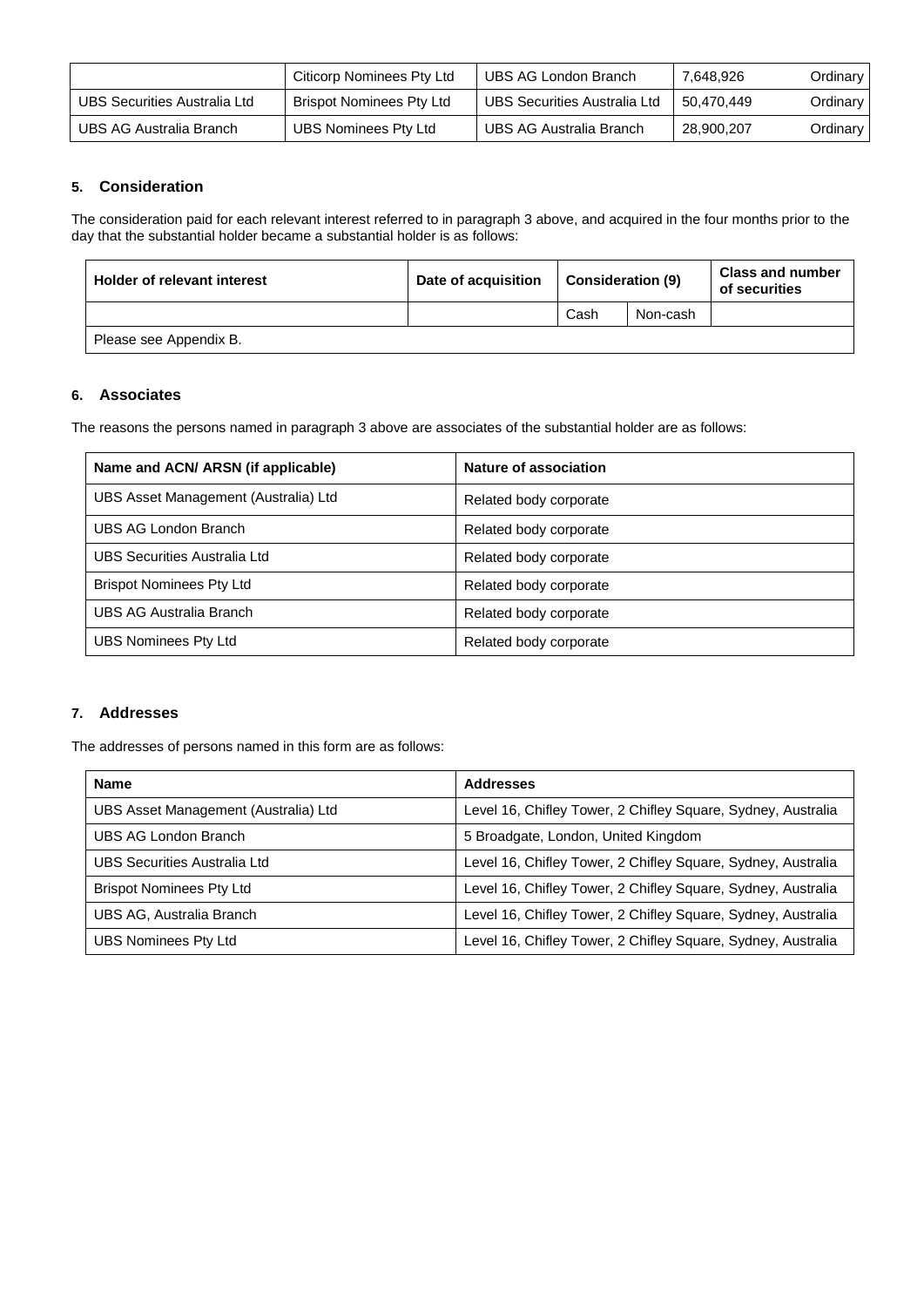#### **SIGNATURE**

|             | Print Name: Andrew Costley               | Capacity: | Authorised signatory |
|-------------|------------------------------------------|-----------|----------------------|
|             | $Sign Here: \mathbb{A} . \n \mathcal{L}$ | Date:     | 20 March 2020        |
| Print Name: | Joanne Chan                              | Capacity: | Authorised signatory |
| Sign Here:  | IA.                                      | Date:     | 20 March 2020        |

Contact details for this notice:

Andrew Costley Group Compliance, Regulatory & Governance (T) + 852 3712 3707 --------------------------------------------------------------

--------------------------------------------------------------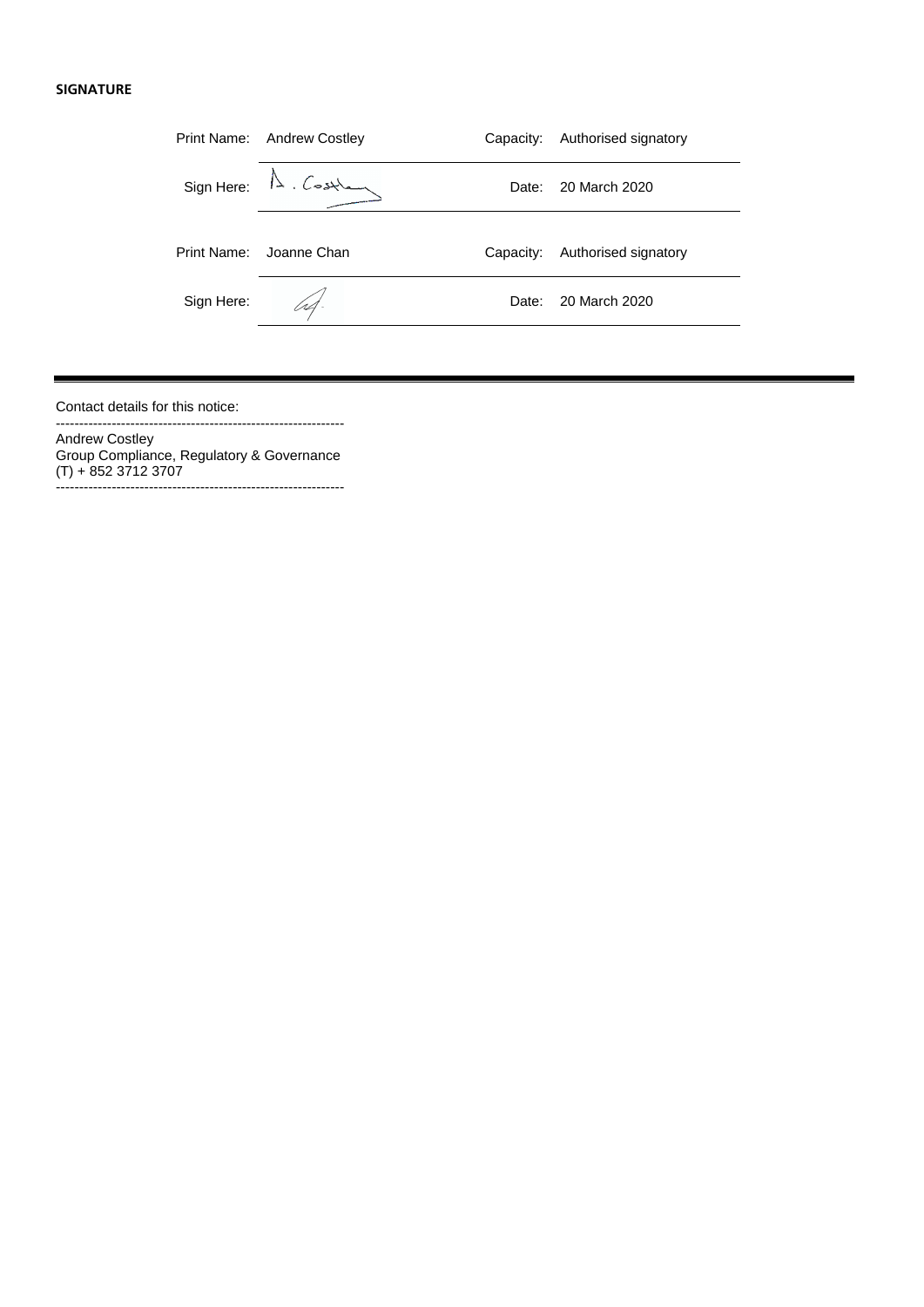## **Appendix A**

| <b>Holder of relevant interest</b>                   | <b>UBS AG, London Branch</b>                                                                                                                   | <b>UBS AG, Australia Branch</b>                                                                                                                                                                                                                                                                                                |
|------------------------------------------------------|------------------------------------------------------------------------------------------------------------------------------------------------|--------------------------------------------------------------------------------------------------------------------------------------------------------------------------------------------------------------------------------------------------------------------------------------------------------------------------------|
| Type of agreement                                    | Prime Brokerage Agreement                                                                                                                      | Prime Brokerage Agreement                                                                                                                                                                                                                                                                                                      |
| Parties to agreement                                 | (i) UBS AG, London Branch ("UBS<br>AG'<br>(ii) Client (Please refer to Appendix<br>$A-1.$ )                                                    | (i) UBS AG, Australia Branch<br>("UBS AG")<br>(ii) Client (Please refer to Appendix<br>$A-1.$ )                                                                                                                                                                                                                                |
| <b>Transfer date</b>                                 | Please refer to Appendix A-1.                                                                                                                  | Please refer to Appendix A-1.                                                                                                                                                                                                                                                                                                  |
| Holder of voting rights                              | UBS AG                                                                                                                                         | UBS AG                                                                                                                                                                                                                                                                                                                         |
| Are there any restrictions on<br>voting rights?      | <b>No</b>                                                                                                                                      | Please refer to the details below.                                                                                                                                                                                                                                                                                             |
| If yes, detail                                       | N/A                                                                                                                                            | Since all right and title in the<br>securities passes to the transferee<br>(i.e. UBS AG), the transferee has<br>the right to vote. However, in<br>certain circumstances, the<br>transferee may seek to arrange for<br>voting rights to be exercised in<br>accordance with the instructions of<br>the transferor (i.e. Client). |
| Scheduled return date (if any)                       | None.                                                                                                                                          | None, subject to the terms of the<br>relevant loan.                                                                                                                                                                                                                                                                            |
| Does the borrower have the right<br>to return early? | Yes.                                                                                                                                           | Yes.                                                                                                                                                                                                                                                                                                                           |
| If yes, detail                                       | The borrower (i.e. UBS AG) has the<br>right to return at its discretion.                                                                       | The borrower (i.e. UBS AG) has the<br>right to return at its discretion.                                                                                                                                                                                                                                                       |
| Does the lender have the right to<br>recall early?   | Yes.                                                                                                                                           | Yes.                                                                                                                                                                                                                                                                                                                           |
| If yes, detail                                       | The lender (i.e. Client) can recall at<br>its request subject to compliance<br>with margin requirements and the<br>terms of the relevant loan. | The lender (i.e. Client) can recall at<br>its request subject to compliance<br>with margin requirements and the<br>terms of the relevant loan.                                                                                                                                                                                 |
| Will the securities be returned on<br>settlement?    | Yes.                                                                                                                                           | Yes.                                                                                                                                                                                                                                                                                                                           |
| If yes, detail any exceptions                        | None.                                                                                                                                          | None.                                                                                                                                                                                                                                                                                                                          |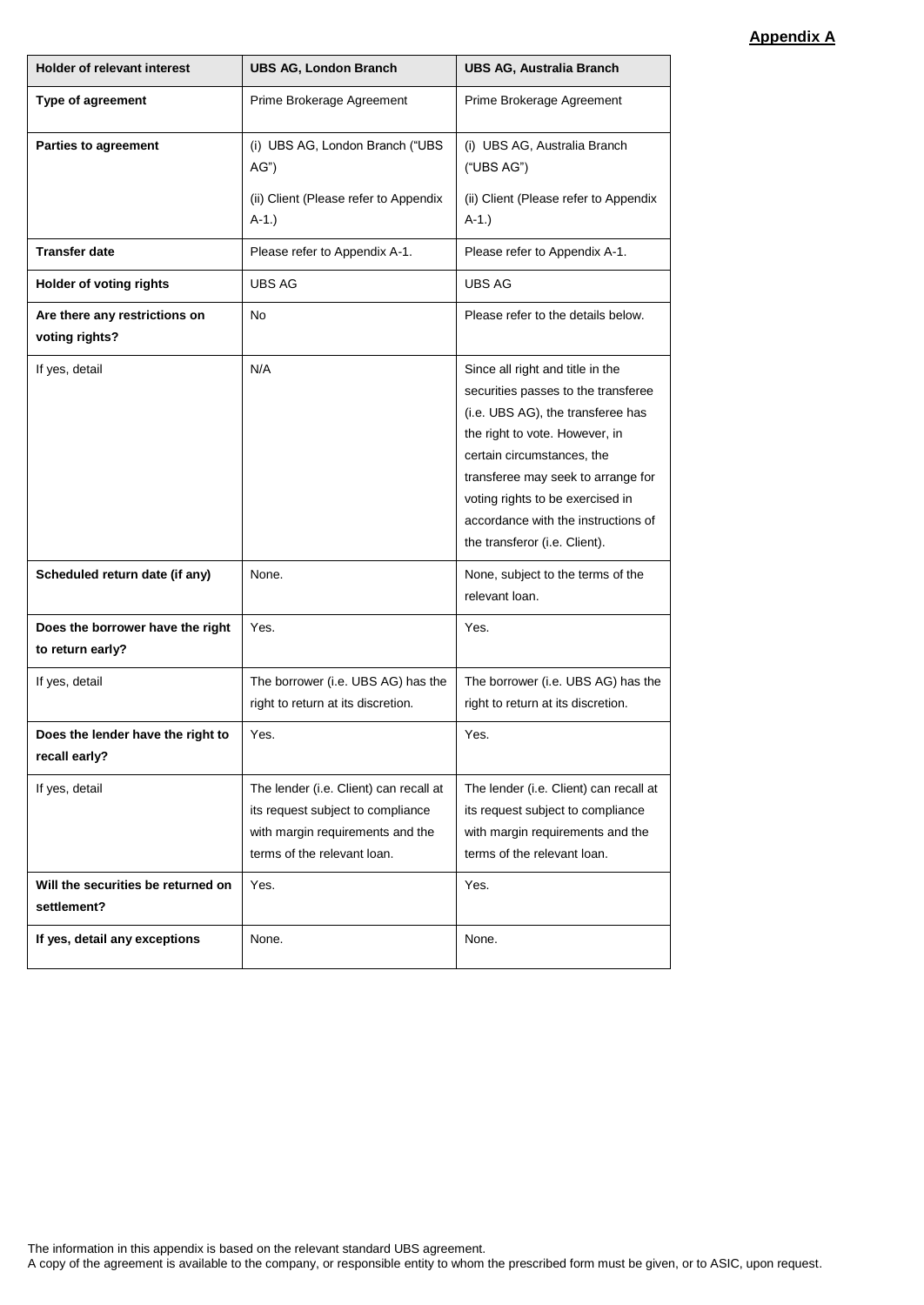### **Prime Brokerage Agreement - UBS AG, London Branch**

| <b>Parties to agreement</b>                                                         |       | <b>Transfer date</b> |  |
|-------------------------------------------------------------------------------------|-------|----------------------|--|
| Tribeca Segregated Portfolio Company on behalf and for the account of Tribeca GNR 1 | (i)   | 10 September 2018    |  |
| <b>SP</b>                                                                           | (i)   | 24 September 2018    |  |
|                                                                                     | (iii) | 9 October 2018       |  |
| (iv)                                                                                |       | 10 October 2019      |  |
|                                                                                     | (v)   | 14 October 2019      |  |
|                                                                                     | (vi)  | 25 October 2019      |  |
| Tribeca Segregated Portfolio Company on behalf and for the account of the Tribeca   |       | 7 October 2019       |  |
| Global Natural Resources Segregated Portfolio                                       | (ii)  | 12 March 2020        |  |

#### **Prime Brokerage Agreement - UBS AG, Australia Branch**

| <b>Parties to agreement</b>                                                        | <b>Transfer date</b> |  |
|------------------------------------------------------------------------------------|----------------------|--|
| Regal Funds Management Pty Limited as trustee and manager of Tasman Market         | 13 March 2020        |  |
| Neutral Fund                                                                       | (i)                  |  |
| Regal Funds Management Pty Limited as trustee for Regal Australian Long Short      | (i)                  |  |
| Geared Equity Fund                                                                 | 13 March 2020        |  |
| Regal Funds Management Pty Limited as Trustee of the Regal Australian Small        | (i)                  |  |
| <b>Companies Fund</b>                                                              | 13 March 2020        |  |
| Equity Trustees Limited as responsible entity for Tribeca Global Natural Resources | (i)                  |  |
| Fund                                                                               | 13 March 2020        |  |
| Tribeca Global Natural Resources Limited                                           | (i)<br>13 March 2020 |  |
| Regal Investment Fund                                                              | (i)<br>13 March 2020 |  |